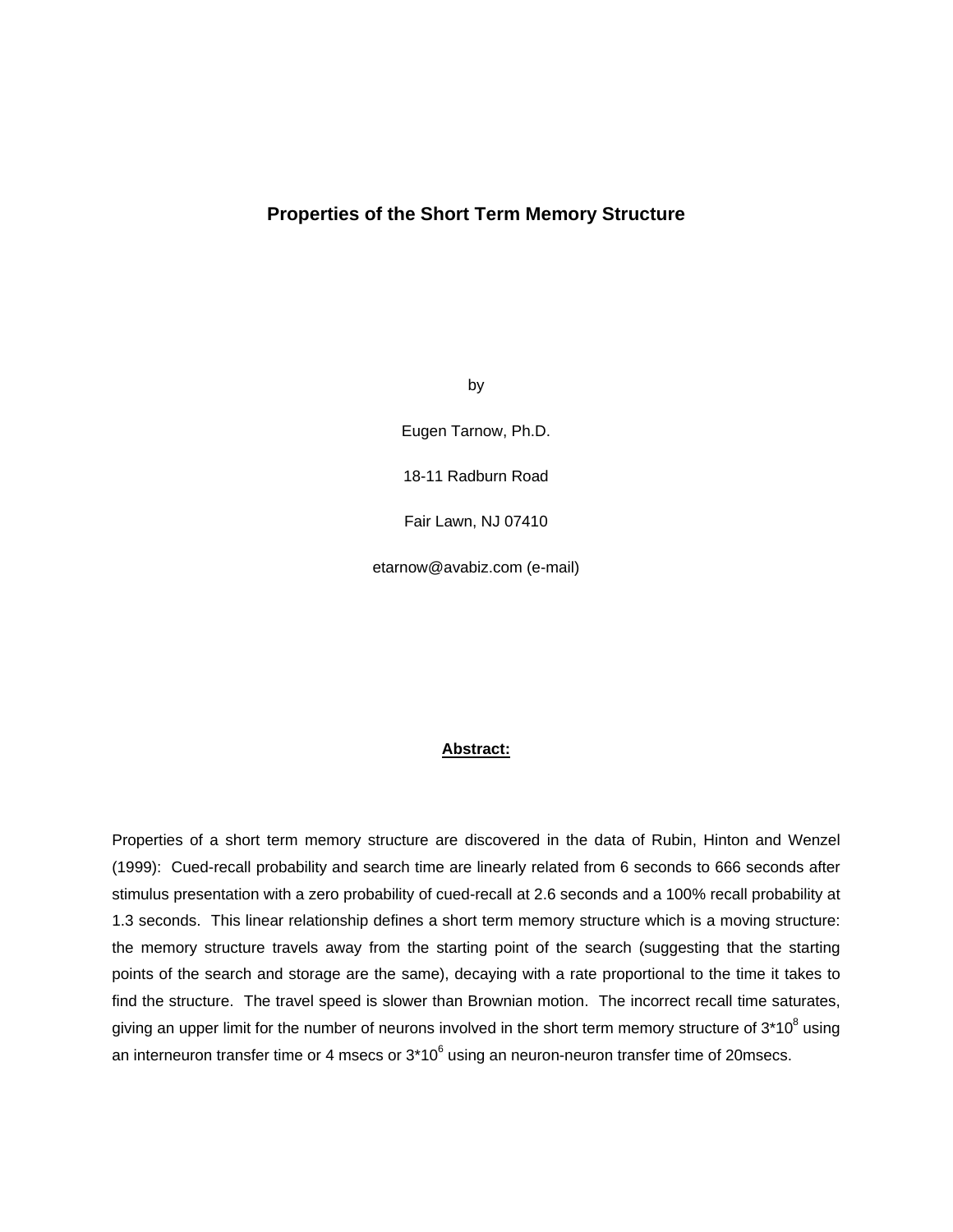#### *Introduction*

Memory is often conceptually divided into different structures. For example, short term structures has information that lasts longer than what is captured on the retina but not as long as the information about our personal identity [1]. After many decades of work, some properties of short term memory structures are starting to emerge. The number of chunks that can be remembered is 4-6 (for a review, see [2]), the search time for chunks is proportional to the number of chunks, and the search is serial and exhaustive (for search properties of integer recognition, see [3]).

It should be possible to characterize the different memory structure by different time constants but these have been elusive. In 1996 that an effort was made to fit the various retention data in the literature with different types of curves just to see which was correct [4]. The authors realized that existing experimental data did not cover large enough differences in time and at the same time keep statistical noise low to show a preference for an algebraic decay, an exponential decay, or even an asymptotic constant. The authors took it upon themselves to come up with a set of experimental data over two orders of magnitude in time with small enough statistical error bars to be theoretically useful [5] (RHW). This invaluable source of information for memory researchers contains cued-recall and recognition probabilities and reaction times.

In this paper we will show that the RHW data tells us that the short term memory structure for cued-recall is a moving structure which decays at the same rate it takes to search and find the memory structure and we will extricate other properties of the short term memory structure as well.

### *Properties of the short term structure in the RHW data*

#### **i) Reaction time is linearly related to probability of cued recall**

The original interest of the RHW authors was to settle once and for all how memory decays with time. They claimed to have settled the time dependence of cued-recall but not the time dependence of the corresponding reaction time. I decided to look at the data differently and understand how reaction time correlates with the probability of cued recall. Let us begin by considering the "correct answer" set in Tables A1 and A4 of [5]. I find an astonishingly good fit: the probability of cued recall is linearly related to the reaction time with R squared being 98% over two orders of magnitudes, 6 to 600 seconds (see Figure 1)! A recent item requires a total reaction time of about 1.3 seconds while an item that is typically no longer to be found for most participants requires 2.6 seconds (reaction time was defined by the latency until the first key was pressed to spell the recalled word).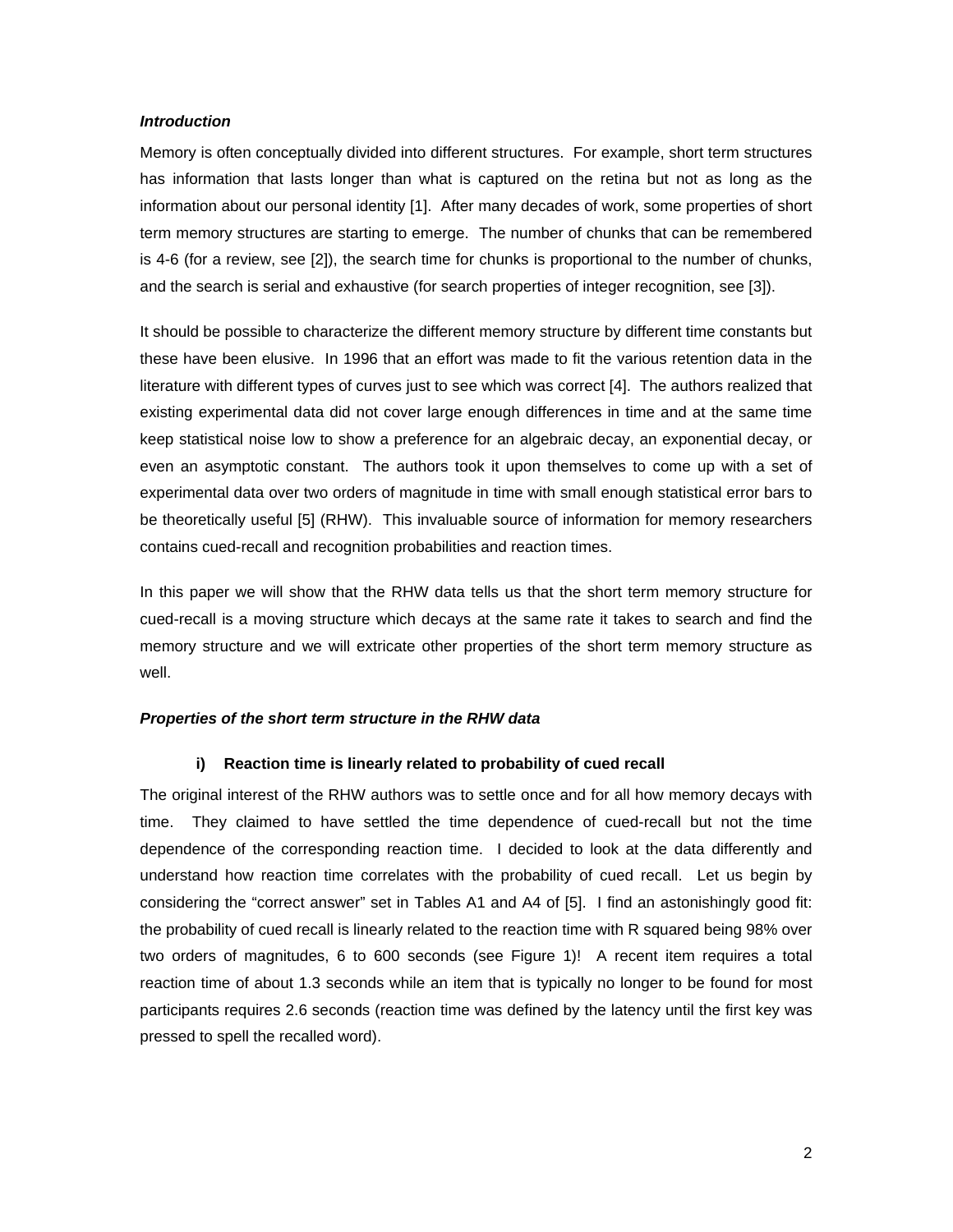

*Figure 1: Reaction time as a function of the probability of correct recall.* 

#### **ii) The linear relationship defines a short term memory structure**

The linear relationship suggests that all of the data covered is somehow processing in the same way by a yet unknown mechanism for cued recall between 6 and 660 seconds. I am going to let this remarkable linear relationship serve as the definition of the short term memory structure, for now without knowing what it means.

## **iii) The short term memory structure is a moving structure**

The linear relationship between search time and probability of correct cued recall tells us something about the geometry of the short term memory structure. Let us consider three possibilities. (For the rest of this paper, I will assume that the search speed is relatively constant. This does not seem improbable since the search speed could be relatively independent across the particular brain area which corresponds to the short term memory).

*Possibility 1.* A non-redundant randomly decaying memory structure fixed in space has a search time for correctly identified items which is independent of the probability of finding the item. The items are either there or not and if they are, they are in the same spot whether the probability of finding them is high or low and take the same time to find. This is clearly not the case for the memory structure in the data of RHW.

*Possibility 2.* A multiple redundant randomly decaying memory structure fixed in space would not show a linear relationship with the reaction time but rather the reaction time  $RT \sim 1/P$  where P is the probability of cued-recall: for example, if there are two copies of an item randomly positioned,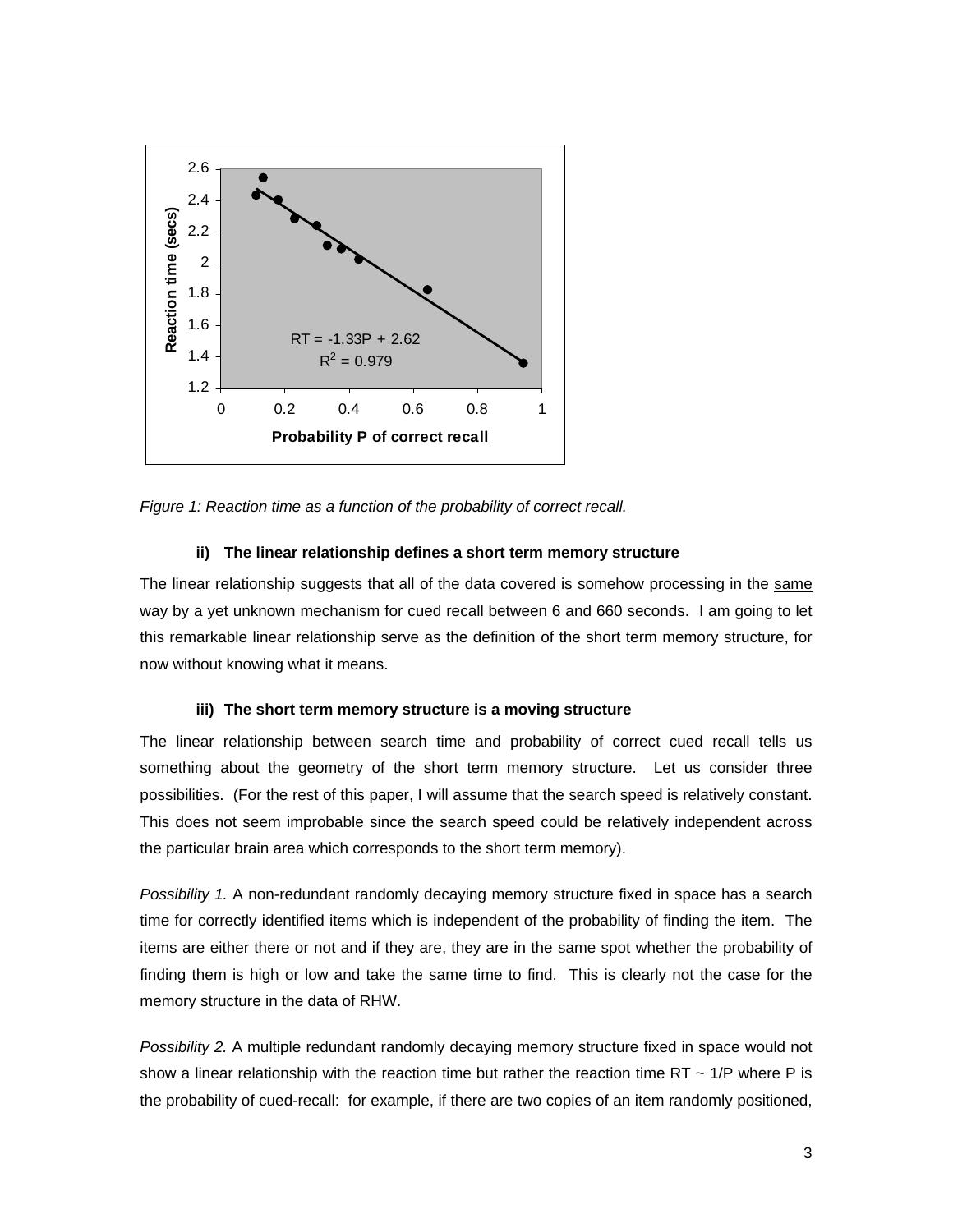it would on the average take half the time to find the item as compared to if there were only one item and so forth: the probability of a correct answer is halved, the time to search for it should be doubled leading to  $RT \sim 1/P$ .

*Possibility 3 – the Moving Memory Model.* A non-redundant randomly decaying memory structure moving away from the search starting point or a non-redundant stationary memory structure which decays in such a way that it is effectively moving, with an equal loss probability per distance traveled would give a linear relationship with reaction time: since a stationary decaying memory structure has a constant search time a moving memory structure has a linear relationship with reaction time.

# **iv) The storage and search processes: the corresponding starting points seem to be the same**

In a cued-recall experiment there are two time scales of interest for this paper: the storage time (the time after the stimulus has been presented) and the search time needed to find the recalled item. Our finding is that the time it takes to find the structured memory increases substantially with the storage time suggests but does not prove that both search and storage starts in the same geographical place. It is consistent with a short term storage starting out at the starting point of the search process and slowly moving out from that point in a spherical fashion.

#### **v) The speed of the movement of the short term memory structure**

Since we assume that the search speed is relatively constant, we have to conclude that the movement of the decaying memory structure is clearly not constant (see Fig. 2). Rather it moves quickly at first and then slows down. Random motion of the nerve impulse would suggest a resulting movement proportional to  $(t/T)^{0.5}$  where T is the time between collisions (Brownian motion), in this case the time between neuron firings. In the RHW data, the movement can be described as a  $(t/T)^{0.0667}$  dependence where T is about 0.5 msec. That the speed is slower suggests that firings further away are much less likely rather than closer to the starting point, presumably because the further away from the starting point, the fewer neurons are firing and, correspondingly, the much fewer neurons can be made to fire. That T is about 0.5 msec is not inconsistent with possible interneuron signal times of 0.5 msec to 0.1 sec [6] though 4 msec seems to be an acceptable minimum rate used for modeling purposes [7].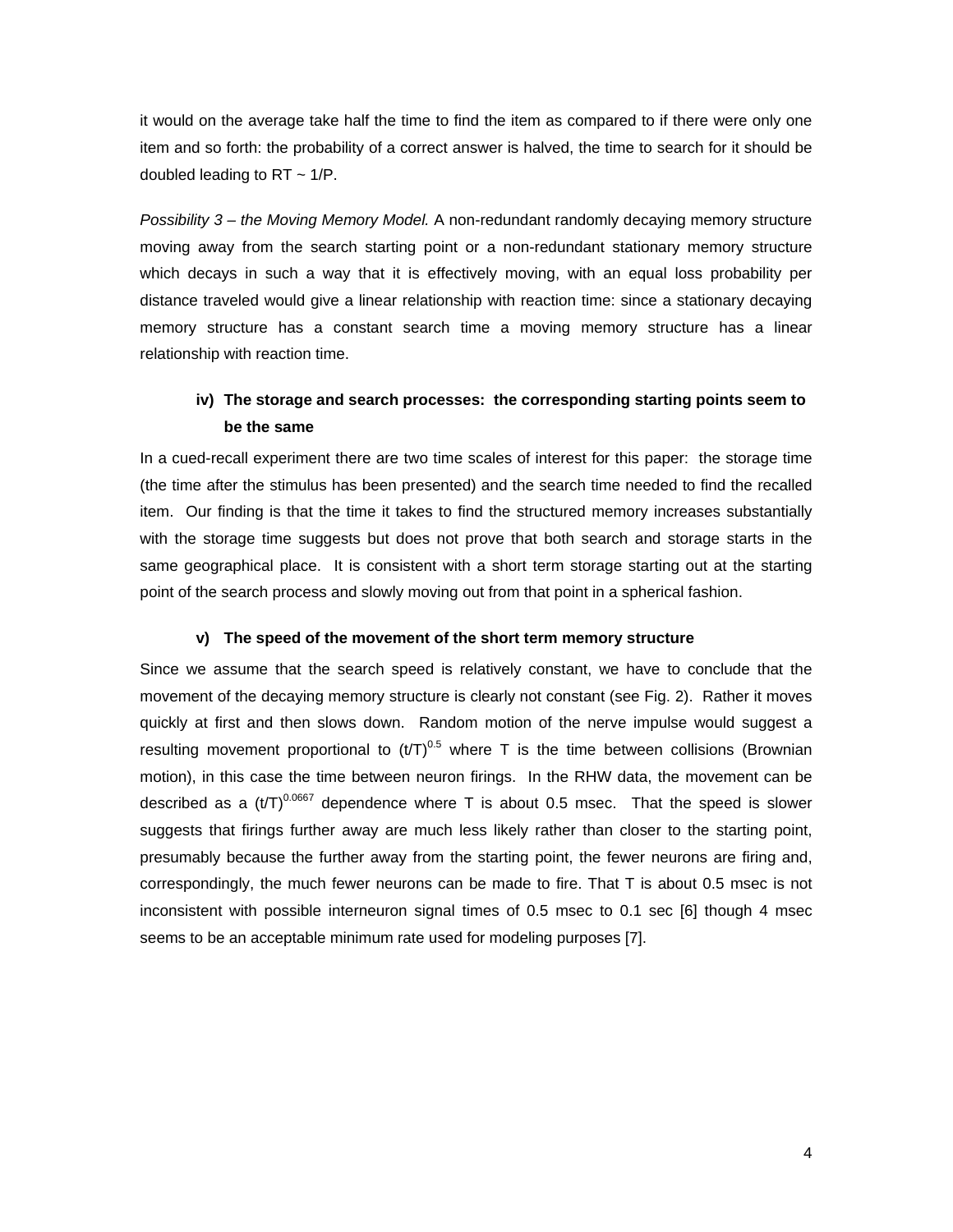

*Figure 2. Movement of the decaying memory structure. The curve represents a two parameter power fit, moving t=0.0 to t=0.05 to avoid a divergence: Reaction time RT=(t/0.488msec)0.0667.* 

## **vi) The size of the short term memory structure**

Let us now apply the Moving Memory Model to the relationship between response time and "incorrect" cued-recall (See RHW, Table A5 – the data is shown in Fibure 3). As the reader can see (Figure 4), the response time is always larger than for correct recall, contradicting the earlier observation of exhaustive search [3]. When the recall probability is large it changes linearly just like the "correct" recall but when the recall probability decreases it becomes constant. What might be going on?

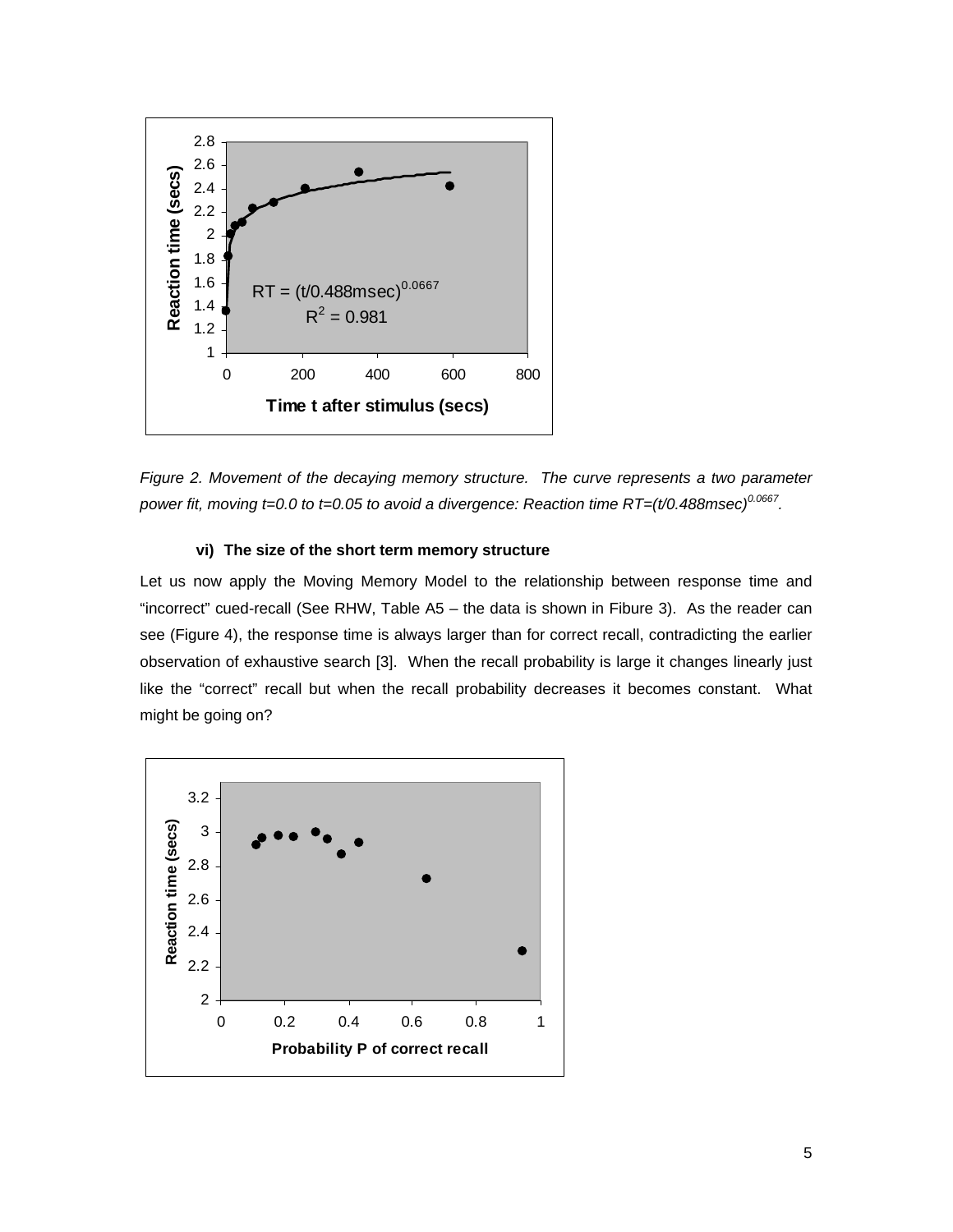#### *Figure 3: Reaction time as a function of the probability of incorrect recall.*

I conclude that the "correct response" search is not exhaustive and that when no answer is found the search takes longer because it now is exhaustive. When the probability is high it goes beyond the correct search by about 0.9 seconds (the difference in RT between the incorrect and correct searches is shown in Figure 4 below). Presumably, the 0.9 seconds is the average extra time the RHW subjects used for the exhaustive search, it may have no other meaning than that.

That the incorrect search reaches a maximum may have a very important meaning: As the short term memory structure moves away from the starting point, it may get closer to some sort of a barrier – the end of a brain structure, for example. If this is the case, the exhaustive search would keep searching beyond the original moving location for, on the average 0.9 seconds, but only until it hits the end of the brain structure. It then has to stop.

We can estimate the time it takes to get to the end of the brain structure to be 3 seconds (from Figure 3) minus the reaction time at  $P=1$  (from Figure 1) or about 1.7 seconds. With a neuronal travel time of about 1 neuron length per 4 msec [7] (20 msec [Chinese guy]), the number of neurons in the brain structure, assuming a spherical distribution for simplicity, can be estimated to be 4/3PI (1.7/0.004)\*\*3=3\*10<sup>8</sup> (3\*10<sup>6</sup>). This is not inconsistent with the current estimate of the total number of braincells of  $10^{11}$ -10<sup>12</sup>.



Figure 4: Difference in reaction time between incorrect and correct recall as a function of the probability of recall.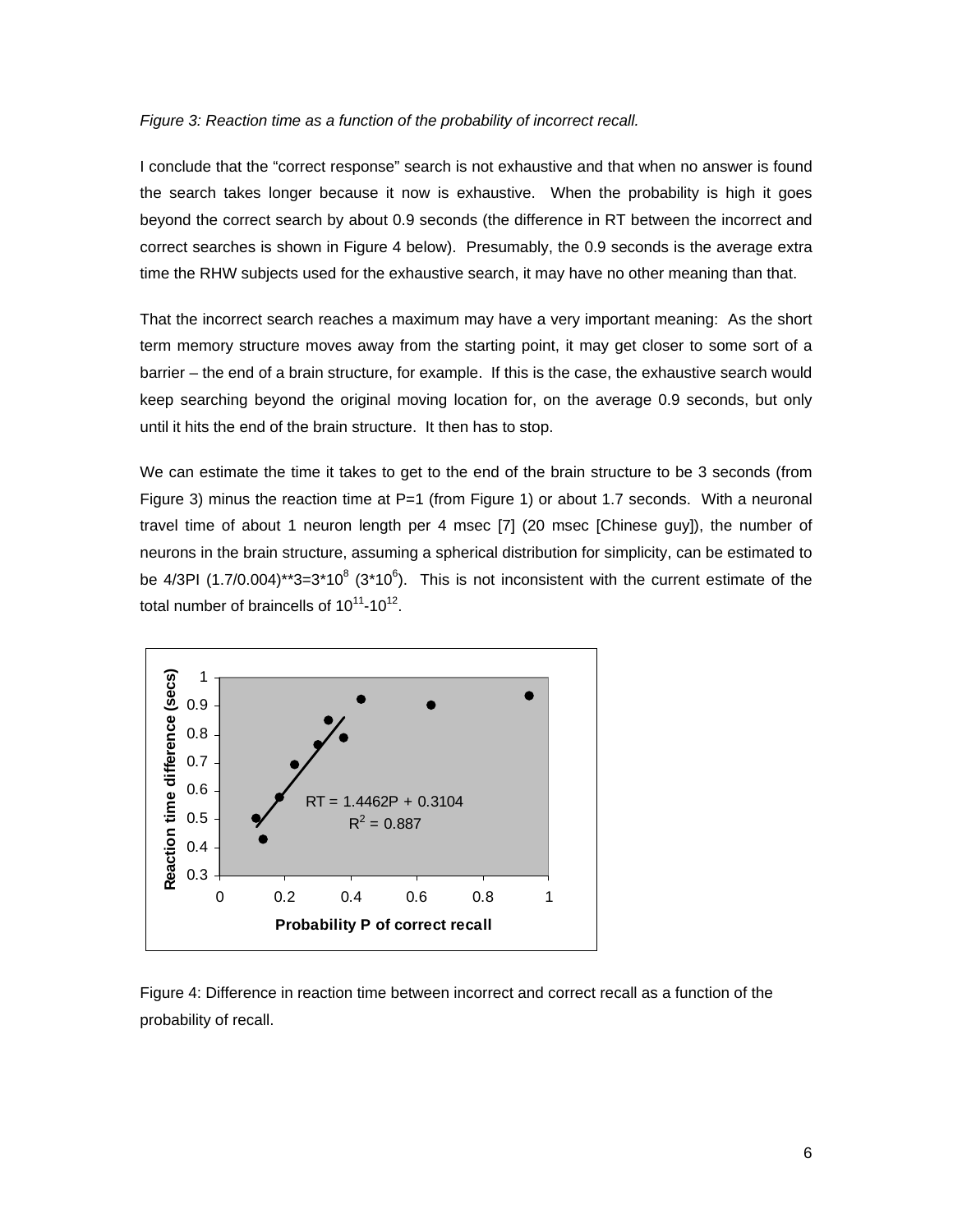#### **vii) Longest storage time for the short term memory structure**

The remarkable linear relationship of reaction time with probability of cued-recall gives us a limit on the time that something can be remembered in the short term memory structure before it is totally gone: From the fit in Figure 2, at  $P=0$ , RT is 2.62 and the corresponding time is 912 seconds. Another way to affix a time to memory decay is to look at the time for the probability of recall to drop by 50% - it is about 16 seconds.

In the RHW paper [5], the authors concluded that the best fit to their recall-probability vs. time after stimulus presentation w as an exponential fit with three different time scales associated with it, the smallest of which they felt corresponded to working memory (T=1.15 lags which is 6.9 seconds). I tend to think that the RHW authors made a mistake constructing a fit of 5 parameters to only 9 data points (they excluded the first data point) and that their experimental data, with its error bars, cannot distinguish between an algebraic decay (in which case there is no parameter with time units present) and exponential decay (where the "half-life" is given in terms of time) when one uses 5 parameters. To really prove their case for working memory at 6.9 seconds, they should include more experimental points around 6 seconds where the data undergoes large changes.

### *Discussion*

There are other theories of memory that should be considered. Nelson Cowan pointed out a theory by Ratcliff [8], in which it takes a certain number of features to reach a criterion for detecting the item in memory. This might show a relationship of reaction time and probability of recall similar to the one in the RHW data but it is somewhat unlikely – one would not expect that a feature comparison would take that much time that it would slow down the reaction time by up to 1.3 seconds if the Sternberg data of integer comparison [3] shows that comparing integers take about 0.02 seconds per integer (which presumably would have several features as well).

#### *ACKNOWLEDGEMENT*

Thanks to Nelson Cowan and Stephen Schmidt for comments on the manuscript.